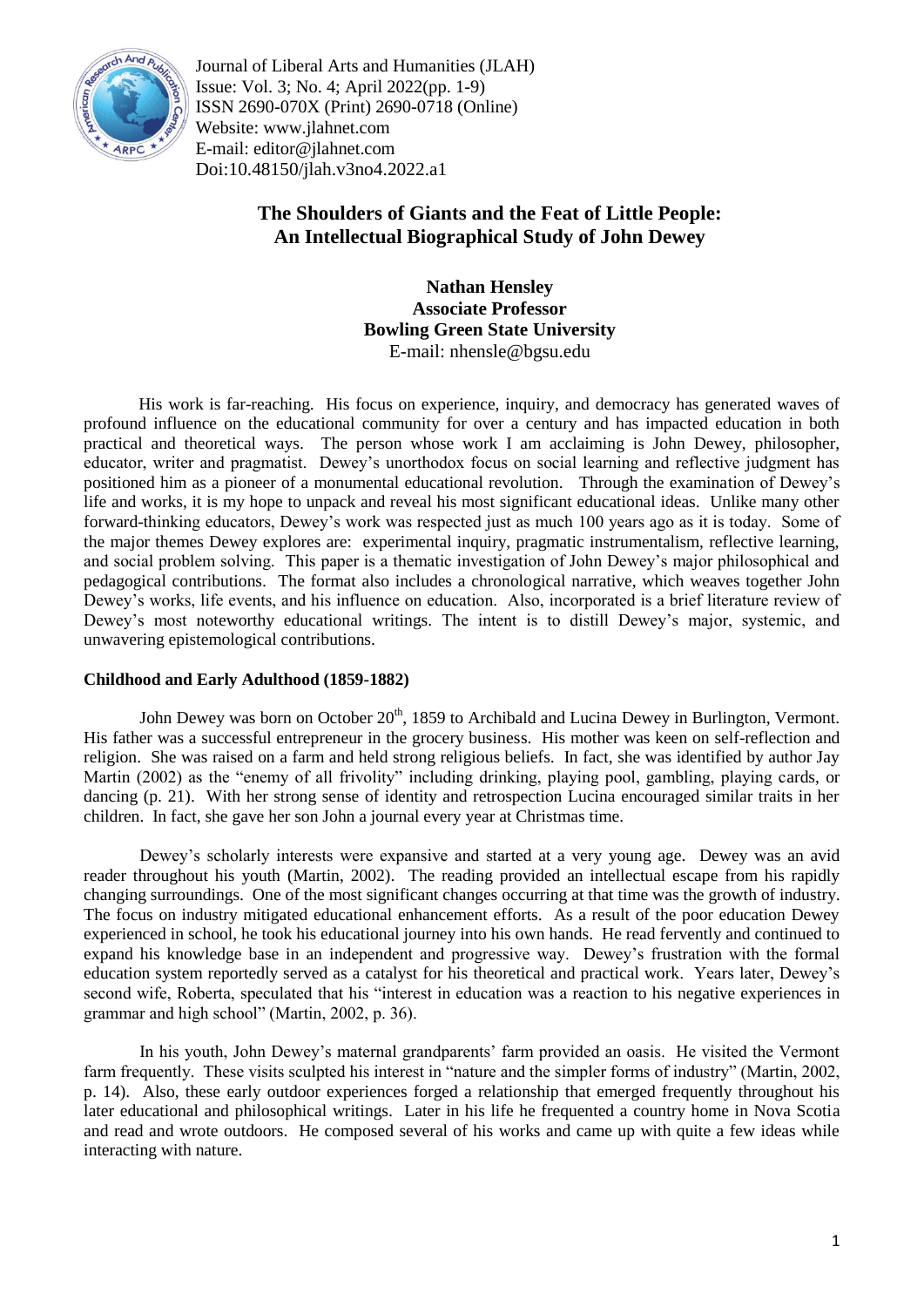After Dewey earned his Bachelor's degree, he quickly secured a high school teaching position. The position was in Oil City, Pennsylvania. This city was rapidly developing in order to keep up with the high demand for oil. Dewey worked this job for a couple of years.

However, his major passion during this time was philosophy. It is important to recognize that Dewey displayed a wide range of interests and intellectual pursuits. These interests ranged from physics and biology to religion and philosophy. Interestingly, his first published work was in the *Journal of Speculative Philosophy* (1882) and was entitled *The Metaphysical Assumptions of Materialism* (Dykhuizen, 1973)*.*

#### **Graduate School and Early Career (1882-1904)**

At the age of 23, Dewey started his graduate school journey at Johns Hopkins University. George Dykhuizen (1973) indicated that Dewey chose Johns Hopkins for graduate school because it had a reputation as the only institution in North America where opportunities for graduate study were comparable to European universities. Dewey found the rigor of Johns Hopkins challenging and invigorating. His dedication to the program was revealed through his academic tenacity. While he was there (1882-1884), he published three articles in addition to the completion of his dissertation. After earning his doctorate degree in 1884, Dewey was offered a position at the University of Michigan. This is where he began his intellectual journey as a professor, researcher, writer, and activist.

Dewey taught at the University of Michigan for ten years. While there, he published several of his articles and books and developed a deeper and more intentional focus on educational philosophy. In 1894, Dewey started his next job at the University of Chicago. There he established his world renowned laboratory school. The main impetus for the school, which was located right on the campus of the University of Chicago, was to put progressive educational ideas into action. The location made it a "learning" laboratory for professors, teachers, and students alike. The experimental school exclusively served elementary students. It started in 1896 with 16 students and two teachers. By 1902 it had 40 students and 23 teachers (Dykhuizen, 1973).

 In response to the rapid industrial changes and educational shifts occurring in the early twentieth century, Dewey wrote two brief but powerful books: *The School and Society* and *The Child and the Curriculum*. These writings emerged from Dewey's reflection on his own experience at the laboratory school. Throughout these books, he maintains that it is important to treat the school as a community that reflects the processes occurring in the larger (out of school) society. He suggests that schools should focus on the needs of the students, not just the content, in order to encourage critical thinking in the students. In *The Child and the Curriculum* (1902)*,* Dewey argues that an individual's direct experience grounds conceptual knowledge. He states that "…the connecting bonds of activity…hold together the variety of the student's personal experiences" (p. 6). Dewey critiques educational and philosophical dualisms such as the conflict between the child and the curriculum, interest versus discipline, practice versus theory, active learning versus passive receptivity in students, and more. He insists that good teaching is not an extrinsic focus on "external" imposition" instead "it is freeing the life process for its own most adequate fulfillment" (p. 17). This freeing of the life process involves a unification of the parts of the educational system. In the *School and Society*  Dewey (1899) suggests that effective education should "secure the unity of the whole" by recognizing that learning occurs both inside and outside of the school environment (p. 72). He contends that an isolation of the school is "isolation from life" and that it forces a child to "leave his mind behind" (pp. 75, 78). Dewey supports the development of a responsiveness, a hunger for learning, and a "vigor of thought and inquiry" (p. 112).

#### **Columbia University (1905-1930)**

In 1904, Dewey decided to leave the University of Chicago. He chose to work next at Columbia University where he would finish out his collegiate teaching career. At Columbia University, Dewey set out to write a text book on education. Instead of writing a textbook, he wrote *Democracy and Education* (1916), one of his most significant contributions to educational philosophy. Some people call it his magnum opus, because of the way he articulated his educational theories. He insists that education should be aimed at the larger social purpose of enabling students to become effective members of a democratic society (Chiarelott, 1983a). He argues that an emphasis on applying democratic characteristics in the educational process will encourage growth, enhance experience, and promote activity.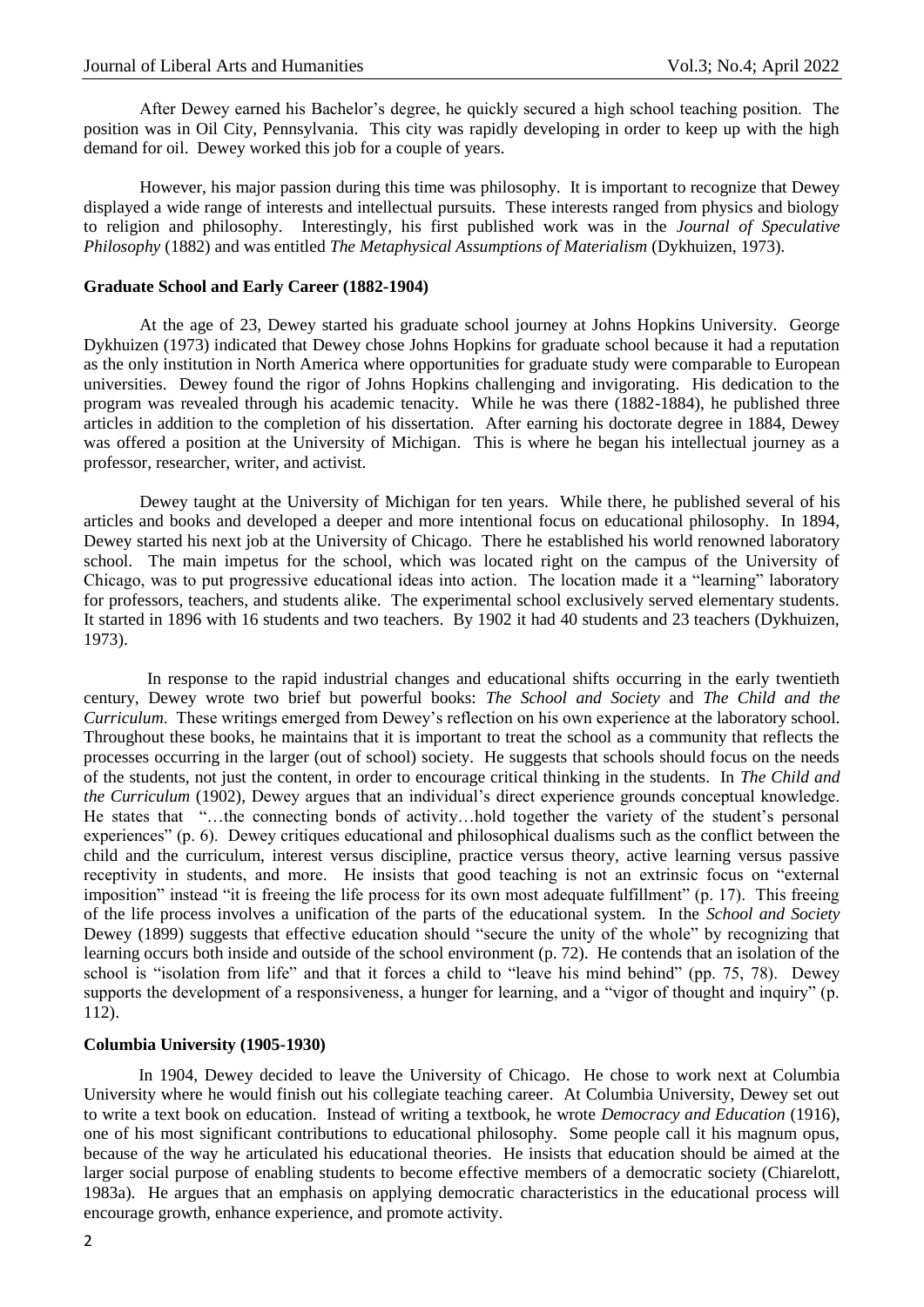Dewey maintains thatdemocracy is a way of life, "controlled by a working faith in the possibilities of human nature" (Ziniewicz, 2001, p. 1). He suggests that relevant learning opportunities promote student responsibility and allow students to engage in activities that encourage the development of their civic responsibility. He proposes that these democratic characteristics will assist in the progression of both self and society. He believes that the momentum of a democratic classroom espouses the benefits of experience. Dewey held that the process of experience is capable of being educative and that faith in democracy is easily united with faith in experience and education (Chiarelott, 1983b).

### **Dewey's theory of Experience and Dualisms (1925-1938)**

In 1929 Dewey launched his "experiential education" trilogy with the book *Experience and Nature* (followed by *Experience in Education* and *Art and Experience*). In this book, he declares that everyday experience is a critical component of an effective philosophical method. He asserts that, "knowledge, characterizes intelligently directed experience, as distinct from mere casual and uncritical experience" (p. v). This notion of "intelligently directed experience" emerges from Dewey's pragmatic instrumentalism. He argues for the validity of an intentional and dynamic pedagogy rooted in meaningful experience.

Experience was the lynchpin for Dewey's educational philosophy. Dykhuizen (1973) maintains that "one doctrine Dewey sought especially to clarify and establish was that reality is to be identified with experience" (p. 124). In *Experience and Nature* Dewey claims that everyday experience is of "irreducible importance" to philosophical method and proclaims the "value of the commonplace" (p. 249). He contends that philosophy's task is to create and promote "a response for concrete experience and its potentialities" (p. 249). He measures philosophical quality by its *functional fitness*. The *functional fitness* of a theory reveals itself in practice. An idea is considered more functionally fit in accordance with its capacity to resolve a given situation (Alexander, Dewey, & Hickman, 1998).

*Art and Experience* (1934)emerged from Dewey's series of ten lectures he gave at Harvard throughout the winter and spring of 1931. These lectures were sponsored by the William James Lectureship and Dewey was the first appointee (Dykhuizen, 1973). One of the threads woven throughout the book *Art and Experience* centers on the wholeness of an uninterrupted experience. He later refers to the notion of a complete experience as "integrated experiences" (Dewey, 1934, p. 55). These complete experiences contain a beginning, a continuous development, consummation, and an emotional satisfaction resulting from the experience's "movement toward intended fulfillment" (Dykhuizen, 1973, p. 259). Dewey condenses these stages into three, and refers to them as "inception, development, fulfillment" (1934, p. 55). In the third chapter of *Art as Experience*, Dewey sets out to describe what it means to "have an experience" and provides several examples that describe the universal characteristics that make up virtually any experience.

Dewey argues that an "ounce of experience is worth more than a ton of theory" (1981, p. 499). Eldridge (2000) explores the concept of intelligence within Dewey's experiential framework. He says "Indeed intelligence, properly understood, was the employment of mental products as means to the realization of one's ends" (p. 65). Eldridge continues to explore Dewey's notion of this self-actualization, by saying that "Knowledge is instrumental to the enrichment of immediate experience through the control over action that it exercises" (as quoted in Eldridge, p. 65). Dewey insists that experience is filled with products from the past. He asserts that:

Experience is already overlaid and saturated with the products of the reflection of past generations and by-gone ages. It is filled with interpretations, classifications, due to sophisticated thought, which have become incorporated into what seems to be fresh naive empirical material. It would take more wisdom than is possessed by the wisest historical scholar to track all of these absorbed borrowings to their original sources. (as quoted in Miettinen, 2000, p. 63)

Dewey (1929) continues his introduction to experiential education by explaining the utility of philosophy in practical life situations. "Philosophy, then, is a generalized theory of criticism. Its ultimate value for life-experience is that it continuously provides instruments for the criticism of those values whether of beliefs, institutions, actions or products—that are found in all aspects of experience" (p. ix).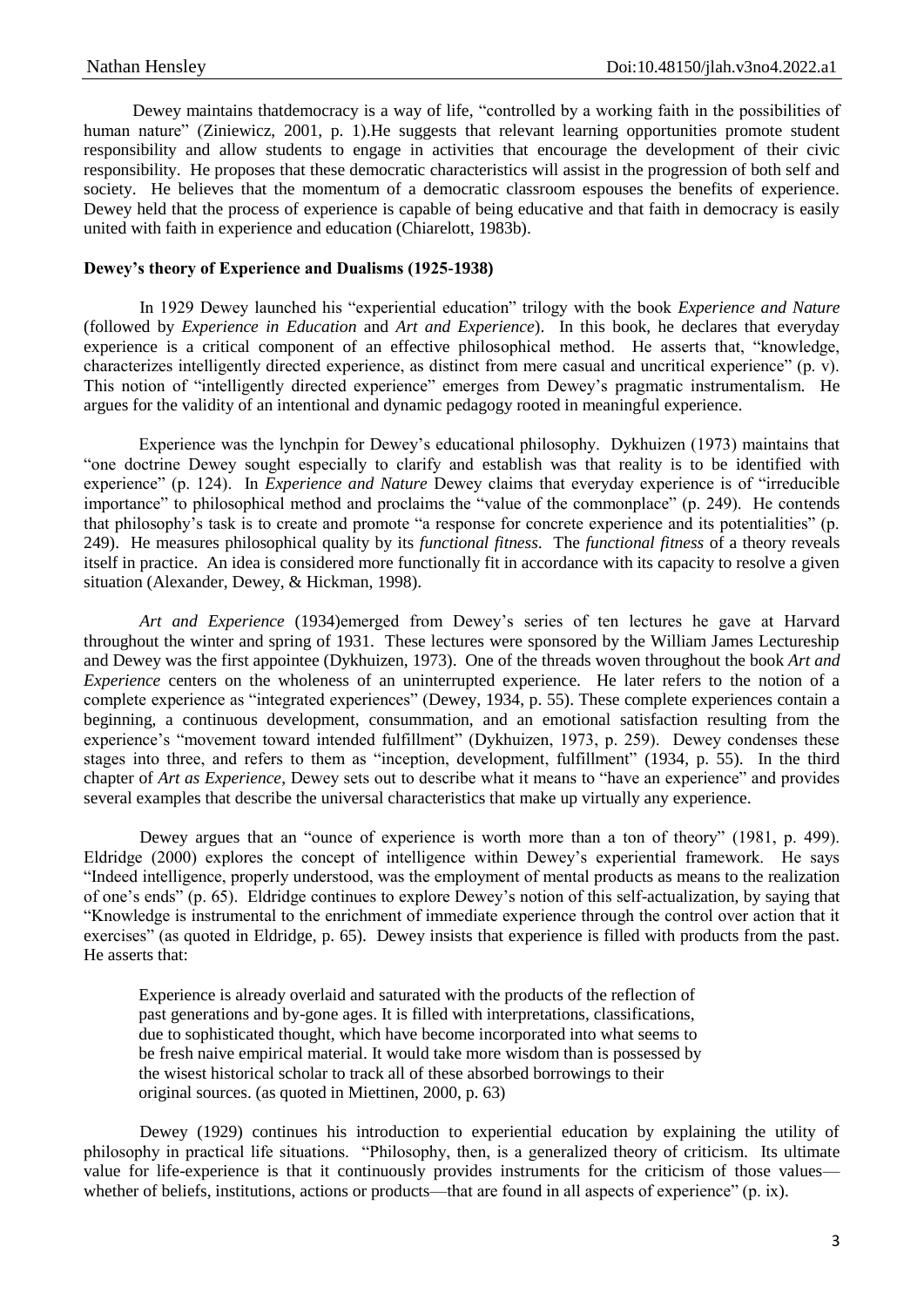This idea of philosophy as an instrument for living and critical thinking sets the stage for his forthcoming theoretical footwork. Dewey asserts that life itself is a subject-matter, the "traits possessed by the subject-matters of experience are genuine...They are found, experienced, and are not to be shoved out of being by some trick of logic" (Dewey, 1929, p. 2). Dewey insists that physical experiences are just as relevant to the construction of philosophic theory as are intellectual experiences.

He suggests that the "commonplace" is a relevant contributor even to the most profound "philosophical speculation[s]" (McDermott, 1981, p. 249). In addition, he explores the idea of the indeterminate and uncertain situations. He contends that uncertainty is responsible for inquiry, which is a central component of the experiential learning model (Priest & Gass, 1997).

In the realm of dualisms, it is interesting to note that Dewey insists there should be a balance between primary experiences (action) and secondary experiences (reflection). One of his overarching educational contentions is the idea that theory and practice need to be united. He argues that an educator should be able to identify what would work best for a particular educative situation and adapt the lesson to match that need. Dr. Jasper Hunt explores Dewey's philosophy and its connections to the philosophical underpinnings of educational theory and practice. Hunt (1995) states that, "Dewey rejects the [dualistic] idea that the world is either in a state of total flux or of total being" (p. 25). Hunt explains that Dewey refers to "both epistemological systems as falling under the heading of the *fallacy of selective emphasis*" (p. 25, emphasis added)*.* The fallacy of selective emphasis means that it is unwise to hold tightly to just one idea because it can obscure a person's abilityto see things from other perspectives. Dewey suggests that a consequence of committing the fallacy of selective emphasis is throwing out the baby with the bathwater. He states, "There is always the danger in a new movement that in rejecting the aims and methods of that which it would supplant, it may develop its principles negatively rather that positively and constructively" (Dewey, 1938, p. 20). Dewey also rejects the "division of everything into nature and experience, of experience into practice and theory, art and science, of art into useful and fine, menial and free" (Dewey, 1981, pp. 300-301). Dewey's focus on the significance of wholeness persisted throughout his entire career.

Again, in 1938 Dewey explores the integration of thought and action. He posits yet another attack on dualisms in his book *Experience and Education* (1938). This book addresses the misinterpretations that visionary reformists had made based on Dewey's philosophy and earlier works. Dewey starts *Experience and Education* by stating that "mankind likes to think in terms of extreme opposites. It is given to formulating its beliefs in terms of Either-Ors" (p. 17). Essentially, he expands upon his alliance with an epistemological middle ground. He believes that unity is essential for effective education and that creating a myopic system that is either founded completely in a "traditional" or all "progressive" approach does not serve anyone's interest. This theme of countering dualisms persists throughout all of Dewey's writings in education, philosophy, and psychology.

## **On Activism**

Dewey's views on education are reflected in his activism. He believes it is vital for the curriculum "to represent and present, with a certain degree of symmetry, all the intrinsic factors of human experience" (Kliebard, 2004, p. 55). Essentially, Dewey suggests that education needs to be relevant and congruent with the learner's experiences. Jim Garrison (1997) says, "According to Dewey, all that we will ever have or know arises out of every day practical experience, and even the most abstract of theoretical inquiries must return there for final adjudication" (p. 90).

Dewey was an activist intellectual, and his practice paralleled his theory. Marilyn Much (2006) presents several examples of Dewey's activism. Dewey lived his ideas. He was a social activist who marched in the streets to champion women's right to vote and other civil rights. He co-founded the American Civil Liberties Union to protect constitutional rights and was a founding member of the National Association for the Advancement of Colored People. (Much, 2006, p. 2)

Dewey's activism serves as an inspiration across the academy and this inspiration has survived for over a century. The anti-intellectual critics at the turn of the twentieth century were refuted by Dewey's work.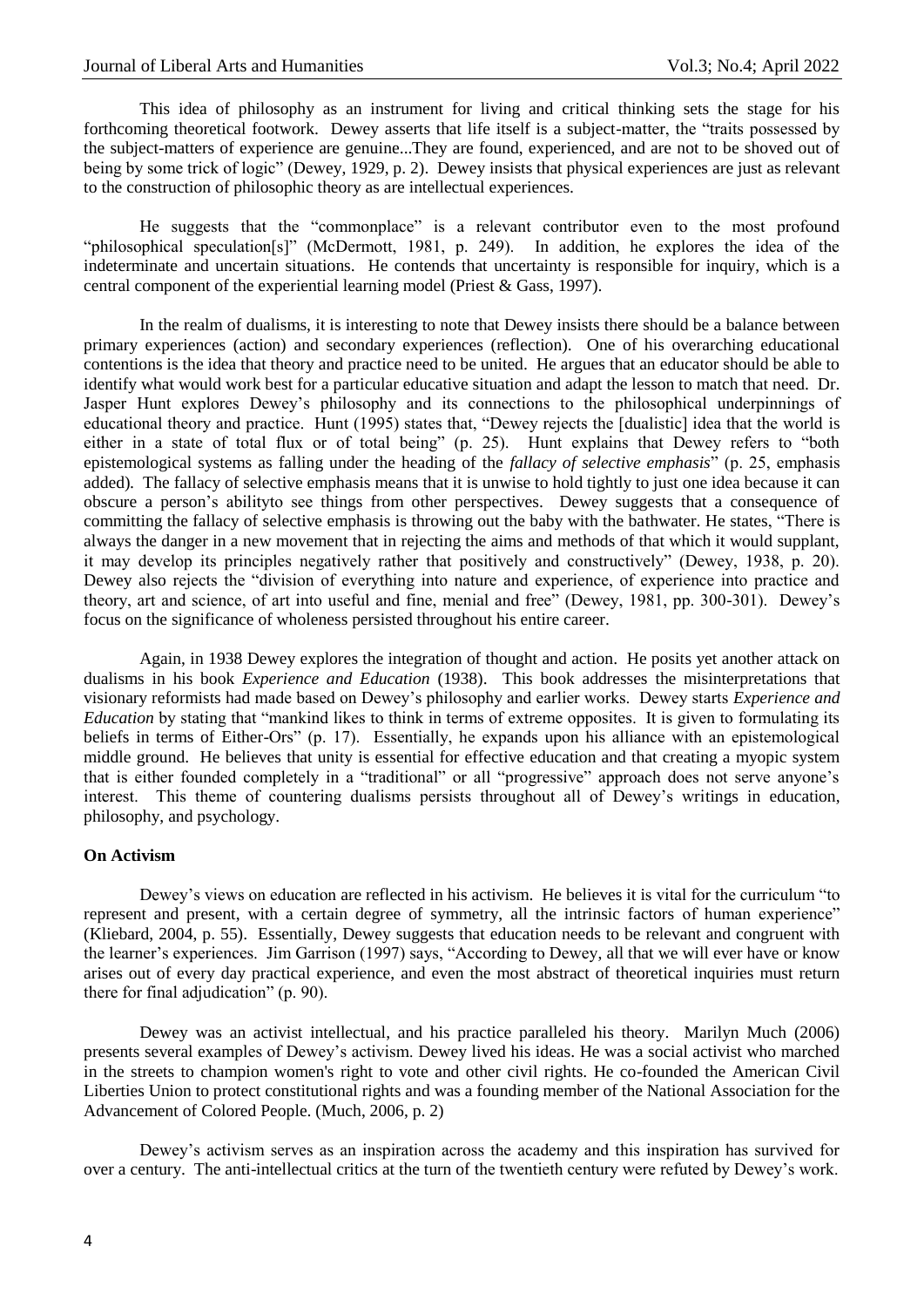Maxine Greene sees Dewey as practicing education with "a stress on active learning, collaboration, community, transaction, imagination, the capacity to look at things as if they could be otherwise" (2001, p. 169). Many of Greene's writings and practices are based off of John Dewey's work. Dewey's notion of the "active scholar" suggests that he does not isolate himself. He says, "All is grist that comes to his [the intellectual activist's] mill, and he does not limit his supply of grain to any one fenced-off field" (1931, p. 34). He maintains that even experiences or ideas that seem irrelevant can generate valuable knowledge. This notion crystallizes the significance of a cross-discipline scholarly orientation.

# **Dewey's Theory of Living**

John Dewey felt obligated to promote democracy in the cultural context. "For Dewey, as for many other progressive figures, the job of the American intellectual was to attempt to address these ills [urbanization, industrialization and economic centralization, immigration and more] with the tools of research and publication that were becoming increasingly available" (Campbell, 1995, p. 12). Dewey's dedication to civic action reflects his commitment to the practicality of theory. He endorses the enhancement of society through the instruments of scholarly activity. Dewey constructs his social philosophy around the notion of contributing to the "common good."

His social philosophy is an attempt to lay out in a complete and coherent form a perspective that sees democratic society as a cooperative undertaking of interrelated efforts to advance the common good, that sees institutions as social habits that are more or less adequate to our situations, and that sees social reconstruction as the process of attempting to recognize the current institutionalized ills and to correct them. (Campbell, 1995, p. 12)

Dewey maintains that life's primary goal is to live more fully and argues that "the goal of democracy is to increase the number of full lives" (Campbell, 1995, pp. 12-13). Dewey (1919) states that education's aim is "not preparation for living, but for noble living" (p. 12). He supports a fluid and energizing curriculum that recognizes the educational trajectory of experience and the vitality of deliberate reflection. The evolution of Dewey's philosophy and practice reflects his dynamic and expansive passion for practicality. Also, Dewey recognizes the practicality of emotion. Jay Martin (2002) claims that Dewey's "main entry into the life of thought was through his emotions" (p. 3).

Early in his career (1880s and 1890s) Dewey enthusiastically supported the philosophy of German philosopherGeorg Wilhelm Friedrich Hegel, which maintained that "the world of fact does not stand apart from thought, but is itself defined within thought as its objective manifestation" (Fiesner, Dowden, & Field, 2006). In the early 1900s, Dewey began to reject this epistemology due to his new found allegiance to scientism. Dewey's scientism is rooted in the scientific process and is deemed incompatible with Hegelism by various educational historians (Granger, 2003). In an effort to unify Hegelism and scientism, Dewey carved out a new philosophy that he coined *instrumentalism*. "Instrumentalism holds that the various modes and forms of human activity are instruments developed by human beings to solve multiple individual and social problems. Since the problems are constantly changing, the instruments for dealing with them must also change" (The Columbia Encyclopedia, 2004, p. 1). Furthermore, Instrumentalism advocated the benefits of truth as an instrument used by human beings to solve their problems (Chiarelott, 1983b).

In the realm of Instrumentalism, Dewey's "research show[s] him that ideas [can serve as potential] tools to improve our situations -- and they're not set in stone or handed down" (Much, 2006, p. 1). This notion of *ideas as tools* varies from Dewey's idea presented in the book entitled *The Way Out of Educational Confusion* (1931). In this book, he maintains that traditional education methodology consisted of "…[students] who stand at the end of a pipeline receiving material conducted from a distant reservoir of learning" (p. 34). Dewey insists that instead of the traditional focus, education should focus on building upon student experiences (Much, 2006).

#### **Dewey's Perspective on Democracy in the Education Process**

Dewey thinks that the school should be an inclusive and supportive learning environment. He also believes that the school should serve as a "miniature community where the child lived, participated, and contributed—where, in effect, the child's emerging individuality was at one and the same time used to enrich the social community and tested against the dictates of social reality" (Spring, 1985, p. 54).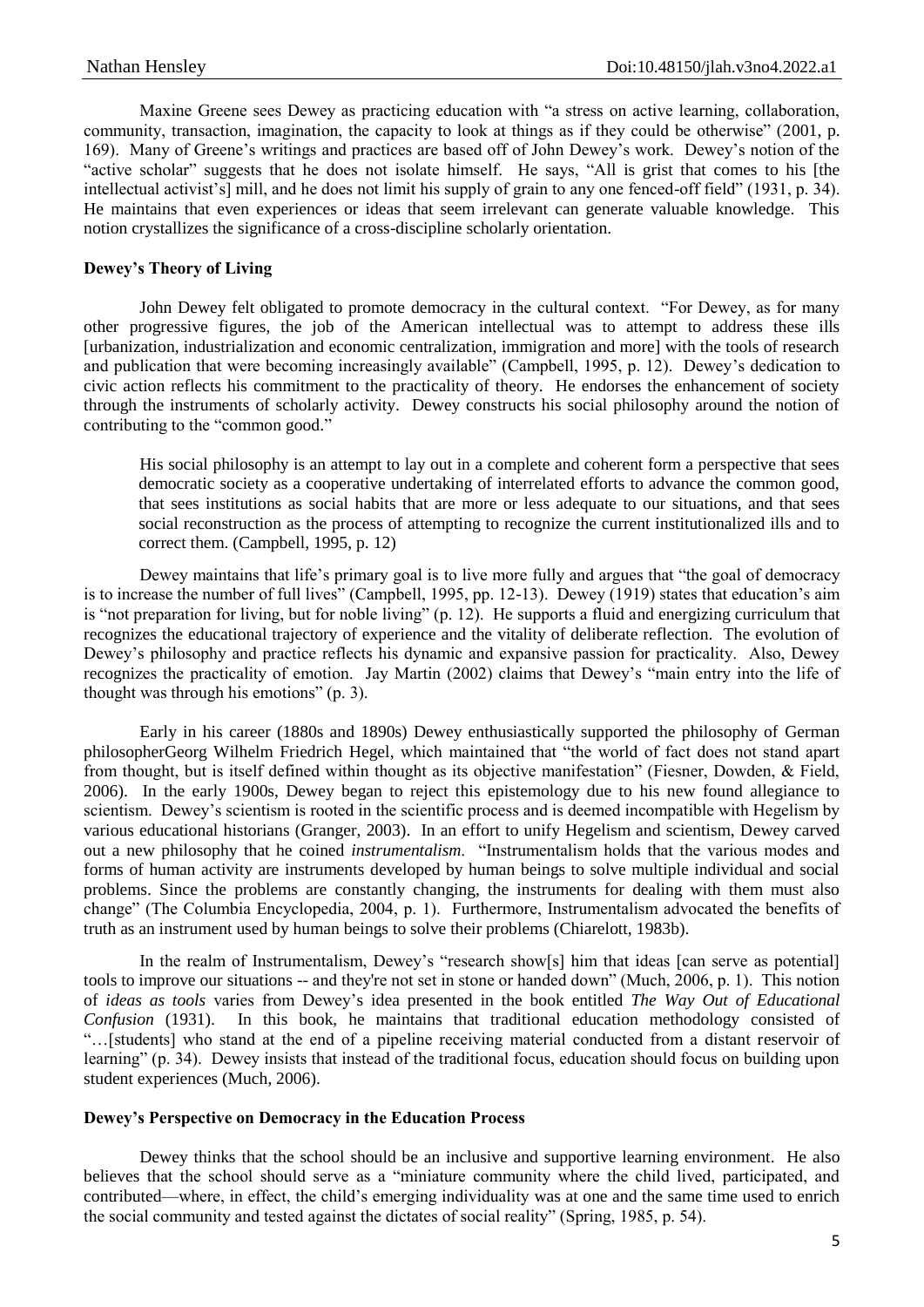Dewey emphasizes the significance of democracy within the arena of problem solving. He proposes a social learning model that emphasizes the strengths and abilities within a group. He believes that human interaction is critical for appropriate human development.

In the beginning of *Democracy and Education* (1916), Dewey lays the foundation for his theory of supporting a democratic curriculum. "The following pages embody an endeavor to detect and state the ideas implied in democratic society and to apply these ideas to the problems of the enterprise of education" (p. v). Dewey uses this momentum to articulate the potency of introducing freedom to the educational matrix. Liberalism is committed to an end that is at once enduring and flexible: the liberation of individuals so that realization of their capacities may be the law of their life. It is committed to the use of freed intelligence as the method of directing change. (Dewey, 1935/1963, p. 56)

This notion of freeing intelligence proves to be paramount throughout Dewey's work and intellectual journey. Dewey was not willing to be associated with only one particular school of thought throughout his journey. He situated himself where he could be attentive to multiple perspectives. He believes that as soon as a person rigidly endorsed a certain belief (philosophically) he no longer has a practical picture of the solution.

#### **Dewey's Theory in Practice**

As an Instrumentalist, Dewey sees the developed educational methodologies as a valuable resource. The existing curriculum interest groups "represented the raw material from which he would [later] forge his own theory of curriculum" (Kliebard, 2004, p. 26). Dewey rarely declares a concrete position on an idea.

…Dewey's own position in critical matters of theory and doctrine actually represented a considerable departure from the main line of any of the established movements. As such, he was not so much a central figure in one or another of these groups as someone who reinterpreted and reconstructed certain of their ideas, and, consequently, became identified in a way with all of them. In the long run, Dewey's position in curriculum matters is best seen, not as directly allied to any of the competing interest groups, but as something of an integration and, especially, a transformation of the ideas they were advocating. (Kliebard, 2004, p. 26)

Dewey's reconstruction is both sophisticated and subtle in design. As a result, his ideas were, "…frequently perverted when attempts were made to translate them into practice and that only during the period between 1896 and 1904, when Dewey himself undertook to test his theory by establishing the Laboratory School at the University of Chicago, do we get a reasonably accurate picture of how his curriculum would work in practice"(Kliebard, 2004, p. 27).

After Dewey's initial laboratory school project, his notion of a democratic classroom and experiential education was misinterpreted. Kliebard (2004) points out that even though Dewey was a world class scholar that surpassed the fame of well known athletes, "his actual influence on the schools of the nation has been [misunderstood]" (p. 27). It is important, therefore, that educational theorists and practitioners develop a holistic understanding of his work. Dewey articulates the differences between theory and practice and examines two modes of practice.

There is then an empirical truth in the common opposition between theory and practice, between the contemplative, reflective type and the executive type, the "go-getter," the kind that "gets things done".

It is, however a contrast between two modes of practice. One is the pushing, slam-bang, act-first and think-afterwards mode, to which events may yield as they give way to any strong force. The other mode is wary, observant, sensitive to slight hints and intimations; perhaps intriguing, timid in public and ruthless in concealed action; perhaps over-cautious and inhibited, unduly subject to scruples, hesitancies...perhaps achieving a balance between immediately urgent demands and remoter consequences, consistent and cumulative in action. (quoted in Miettinen, 2000, pp. 314-315)

Dewey is alluding to the primary and secondary experiences that he explained more thoroughly earlier in his career. In the *Child and the Curriculum (1902)*, Dewey describes an inherent flaw in the traditional education paradigm.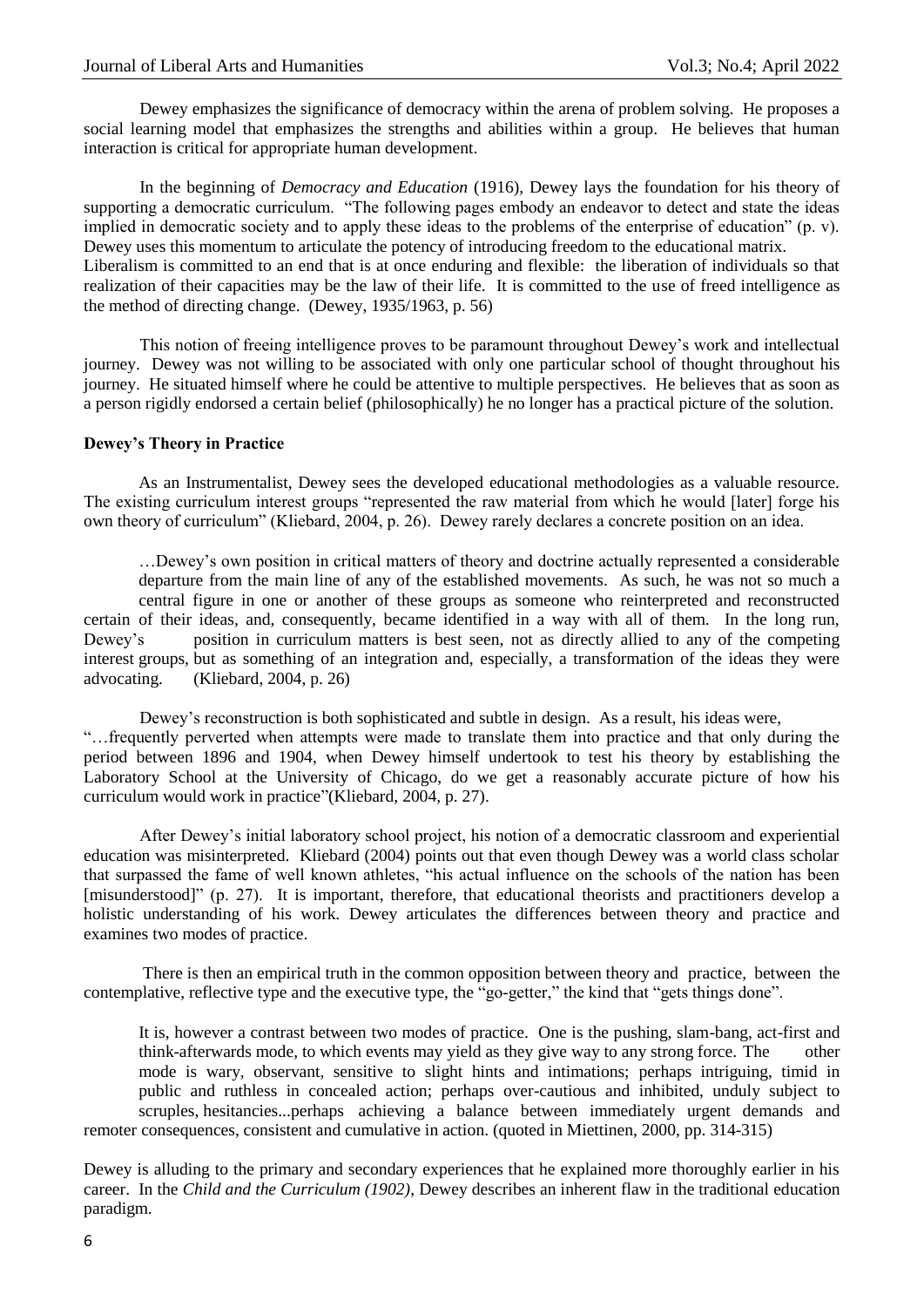He urges people to remove the "prejudicial notion that there is some gap in kind between the child's experience and the various forms of subject-matter that make up the course of study" (p. 11). Dewey expands on his notion of experience, stating that it "reaches down into nature; it has depth. It also has breadth and to an indefinitely elastic extent. It stretches. That stretch constitutes indifference" (Dewey as quoted in Miettinen, 2000, p. 252).

Dewey posits that a central tenet in education is to promote continuity and to fight fragmentation. He suggests that a major part of this continuity is found in social interaction: "Education in its broadest sense is the means of this social continuity of life" (1916, p. 3). Dewey sees the education and the inquiry process as being inextricable. He defines inquiry as "the controlled or directed transformation of an indeterminate situation into one that is so determinate in its constituent distinctions and relations as to convert the elements of the original situation into a unified whole" (1938b, p. 108). He suggests that our lives move forward in a process of inquiry and that this very inquiry is what leads us to truth. In terms of the starting point of inquiry, Dewey holds that all inquiry begins in doubt and that doubt is a dynamic, "embodied and impassioned condition, a state of need and active seeking" **(**Garrison, 1997,p. 94).

# **Research Method**

For this paper, I began by reviewing Dewey's major works: *The Child and the Curriculum, The School and Society, Democracy and Education, Experience and Nature, Art and Experience, The Way Out of Educational Confusion,* and *Experience and Education.* I also examined a number of his biographies. These biographies included: *The Education of John Dewey*, *John Dewey: His Contribution to the American Tradition*, *Understanding John Dewey*, *The Life and Mind of John Dewey*,and *Transforming Experience: John Dewey's Cultural Instrumentalism.* In addition to looking at his books, I did several GAILILEO and web-based searches reviewing articles related to Dewey's theories and his life. I also contacted the Dewey Center at Southern Illinois University. I was able to correspond via e-mail and phone with this program. The Dewey Center is an internationally known clearinghouse and archive of Dewey-based research materials. The Dewey center was instrumental in the grand task of putting all of Dewey's works together in the digital format and the printed format.

One of the primary emphases of my investigation was on Dewey's theory of experience. I chose this emphasis due to his significant impact on the notion of experiential education. It was intellectually stimulating to consider Dewey's impact on the educational world. It was also interesting to examine Dewey's dynamic shifts of thinking throughout his career.

## **My Analysis of Dewey**

I find Dewey's pragmatic and experiential approach to theory and practice inspirational and insightful. His contributions to the philosophical, theoretical, and educational worlds are incalculable. There are many educational programs today that utilize Dewey's notion of the experiential model as the cornerstone of their approach. These include programs like the Expeditionary Learning Outward Bound Schools, Project Adventure, and many alternative programs. I see the most significant element of Dewey's work to be its ability to stand the test of time. His theories are as relevant today as they were in the late 1800s. His passion and charisma are speculated to be contributors to his popularity and time honored educational concepts. His ideas on education will continue to enrich the classrooms of the future and the present for years to come.

From the perspective of accuracy, it is important to recognize that reading a limited amount of Dewey leads to a fragmented understanding of his work. I would suggest that a majority of the criticism surrounding Dewey's work comes from people's incomplete understanding of his theory. It is important for scholars to develop a more comprehensive understanding of Dewey's work. For example, many proponents of progressivism describe Dewey strictly as a progressive educator. However, Dewey believed that there is strength in the union of traditional and progressive doctrines. Similarly, many educational programs attach Dewey's name to their mission and vision. Yet a majority of these programs base this association strictly on one of his works without considering his multi-faceted approach to education. More research on Dewey leads to a more functional knowledge of his contributions to the field of curriculum studies. It is important to view any criticisms of Dewey's work judiciously.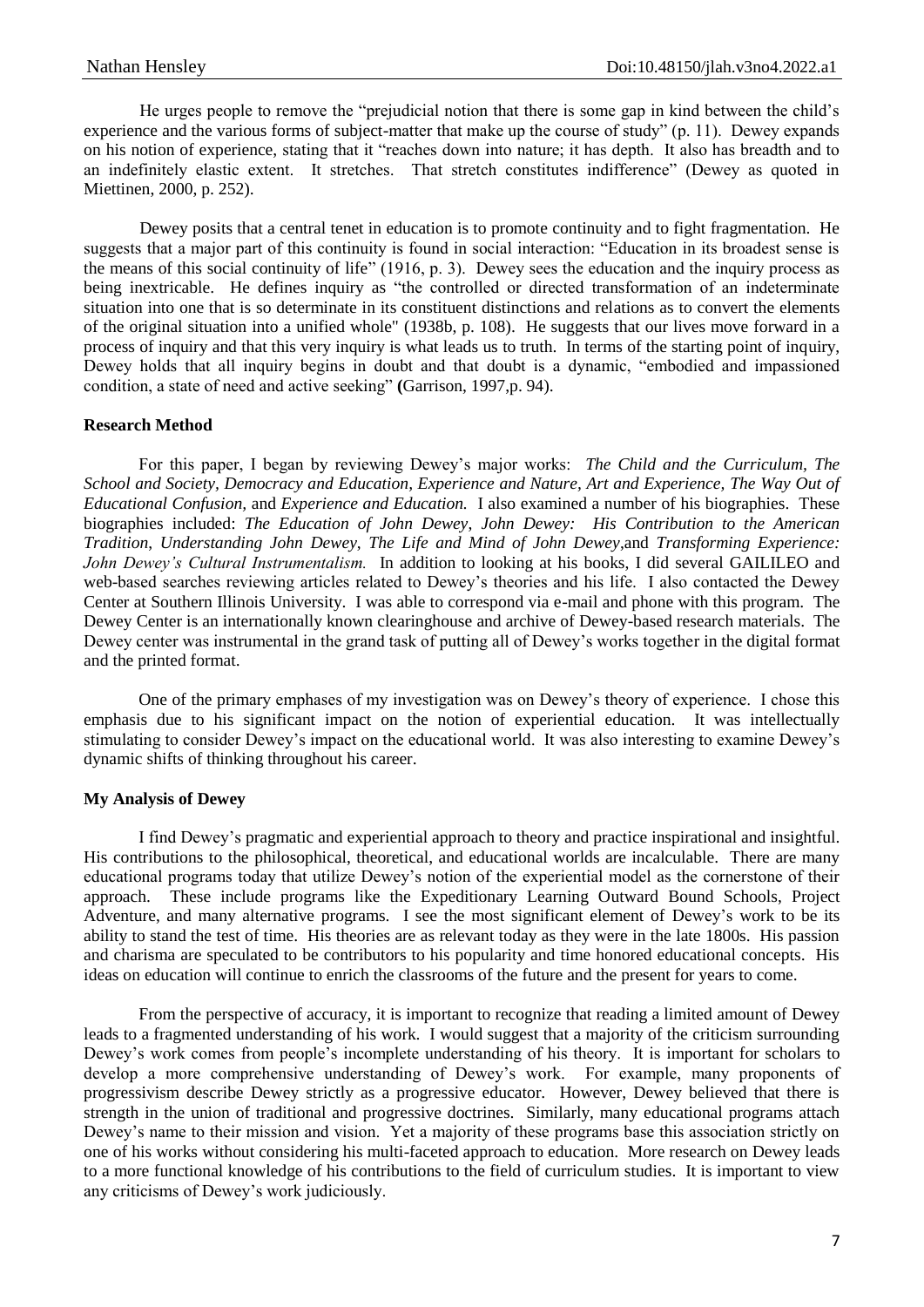An accurate understanding of Dewey's sophisticated theories involves much studying. Although I have read many of Dewey's works, there are many that I have not. Therefore, I have been careful to not make any broad generalizations or criticisms before reading all of his works.

Dewey's influence on the curriculum field is hard to quantify. However, it is believed that the Curriculum Studies reconceptualization movement is founded on the work of philosophical giants such as John Dewey (PC, William Reynolds, November 3, 2006). This makes it quite a feat for the "little people" like graduate students or educators new to the field to live up to Dewey's reputation. Educational philosophers continue to examine Dewey's notion of experience and experimentation. Several writers have attempted to distill his notion of experiential and reflective learning. Curriculum scholars who investigate Dewey's work contribute tremendously to the expansion and improvement of the educational field.

Dewey's message holds a powerful integration of dualisms and attacks the central paradigm of his time, the authoritarian teaching approach. He developed a framework for a practical and theoretical educational approach. His philosophy considers the intersections of experience and theory. He maintains that inquiry-based knowledge leads to transformation. His life work reflects his passion and his passion reveals his character. Overall, his theoretical underpinnings have sustained several years of critique and flourished in the realm of actual use.

#### **Conclusion**

There is not only one way to summarize Dewey's multi-faceted approach to curriculum theory. Although his work is commonly misunderstood, his philosophy is found throughout the works of numerous curriculum theorists. Dewey took many risks and held that being a philosopher took guts (Martin, 2002). His educational theory is quite different from that of his contemporaries. He is known within education as "the father of the progressivism movement." However, Dewey's contribution to the realm of curriculum studies extends much further and broader than progressivism. His focus on the morphology and transformational capacities within experience are becoming more and more accepted in the curriculum field.

Dewey's belief that life itself was educational encouraged a fundamental shift in curriculum theory and practice. This shift went on to influence the reconceptualization movement. I chose to investigate John Dewey because of his impact upon the recently instated reconceptualization movement within the realm of curriculum studies. This paper utilized a mixed methods investigation of Dewey's works and life. This included a chronology that extended from his early childhood to the latter part of his collegiate teaching career. Also, this study examined several themes within Dewey's works. Finally, I composed an analysis of his work and described the research methodology that was implemented. Dewey's profound impact in the educational world is traced to his charisma and his intellect. These characteristics are robust features throughout the landscape of his personal life and professional career. He supports apragmatic and experiential learning process over an authoritative and regimented one. Dewey's willingness to recognize that all theory is grounded in experience exemplifies his philosophical integrity and intellectual pluralism.

## **References**

- Alexander, M., Dewey, J., & Hickman, L. (1998). *Essential Dewey v. 2: Ethics, logic,and psychology.* Bloomington, IN: University of Indiana Press.
- Campbell, J. (1995). *Understanding John Dewey: Nature and cooperative intelligence.*Chicago:Open Court Publishing Company.
- Chiarelott, L. (1983a). The role of experience in the curriculum:An analysis of Dewey'stheoryof experience. *Journal of Curriculum Theorizing, 5*(3), 29-40.
- Chiarelott, L. (1983b). The role of experience in the curriculum:Application of Dewey's theory of experience. *Journal of Curriculum Theorizing, 5*(4),22-37.
- *Columbia encyclopedia, the.* (2004). John Dewey. 6th ed. New York: Columbia
- Dewey, J. (1897). My pedagogic creed. *The School Journal, 54*(3), 77-80.
- Dewey, J. (1899). *The school and society*. Chicago, IL: University of Chicago Press.
- Dewey, J. (1902). *The child and the curriculum.* Chicago, IL: University of Chicago Press.
- Dewey, J. (1916). *Democracy and education*. New York: Macmillan Company.